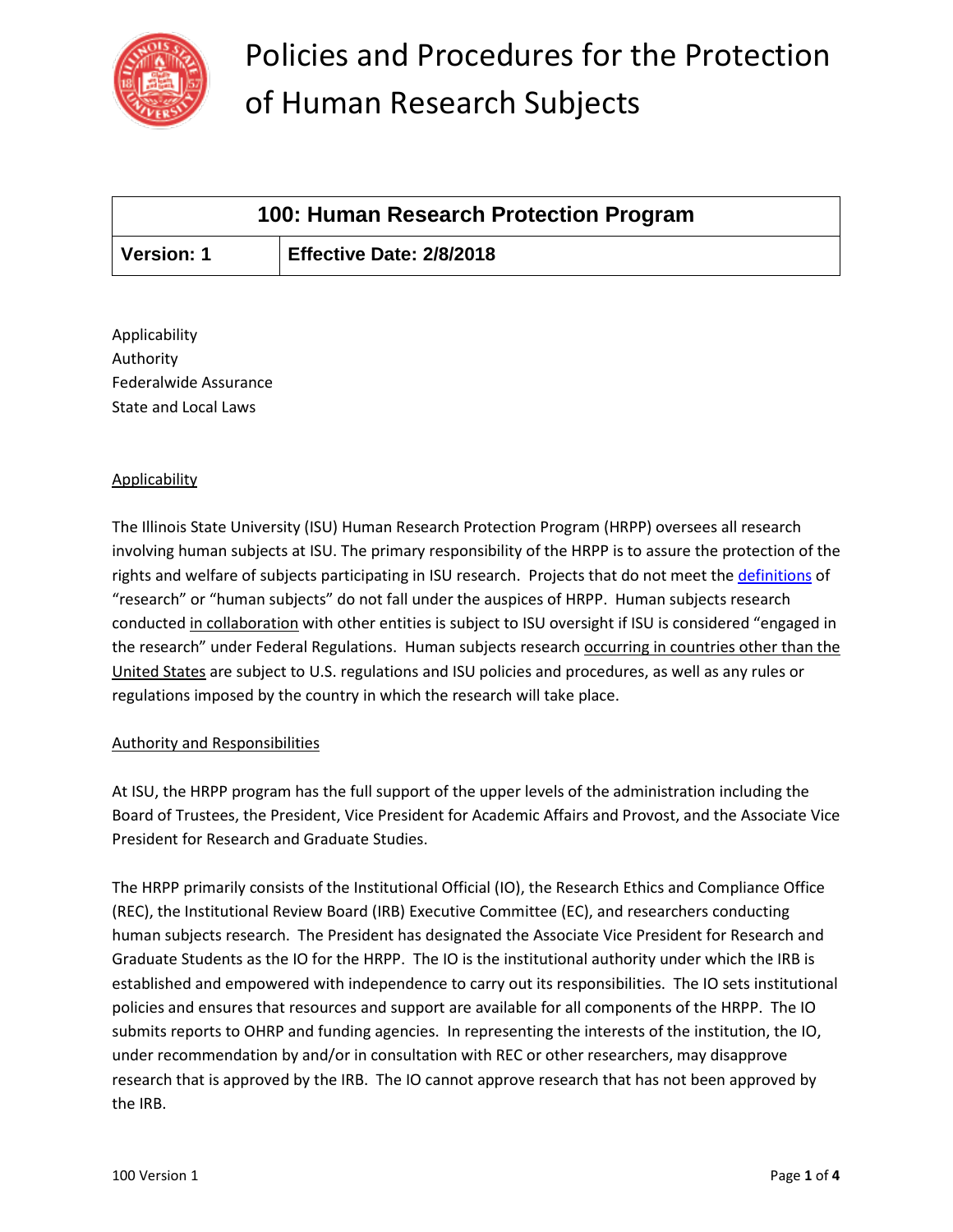

The IO has supervisory responsibility over the Director, REC and joint supervisory responsibility over the IRB member. The Research Ethics and Compliance Office (REC) includes Director, Compliance Coordinator(s), IRB Specialist(s), and Graduate Assistant(s). The Director has supervisory responsibility over REC staff. The Director is responsible for ensuring that the IRB follows established policies and procedures. The Director investigates adverse events and noncompliance and enforces any sanctions resulting therefrom. REC is responsible for promoting excellence in the HRPP across the institution by: overseeing the daily operations and administrative support of the IRB; screening/pre-review of submissions; providing human subjects research education; seeking out and adopting best practices; and advising the IO. The IRB Executive Committee includes the Chair, the Vice Chair, full members and alternate members.

The ISU IRB is established in compliance with applicable federal regulations and state and local laws. The IRB has the authority to act independently of the institution in carrying out its responsibility to protect the rights and welfare of human research subjects. The IRB sets policies regarding review of research, reviews and approves research, and reviews adverse events and noncompliance matters.

Researchers include all individuals conducting or assisting with human subjects research. The individual identified as the Principal Investigator (PI) has supervisory responsibility over the other researchers associated with their research projects.

The HRPP is supplemented by ISU faculty, staff and students from all academic departments/units. Many other units on campus that contribute to the protection of subjects. Communication between these units may be necessary related to protocol review, program requirements, or other issues related to research compliance.

#### Federalwide Assurance

The Illinois State University Human Research Protection Plan complies with the requirements set forth in Title 45, Part 46 of the Code of Federal Regulations (45 CFR 46; The Common Rule) for the Department of Health and Human Services (DHHS), as well as those of other applicable federal, state, and local agencies. ISU has an approved Federalwide Assurance (FWA) issued by the DHHS, Office for Human Research Protections (OHRP). FWA # 00000112 covers the ISU Institutional Review Board (IRB), IRB registration #00000116. The FWA indicates that ISU is guided by the Nuremberg Code, the Declaration of Helsinki, and the Belmont Report. The Nuremberg Code includes principles related to voluntary consent and sound research design, while the Declaration of Helsinki related to ethics in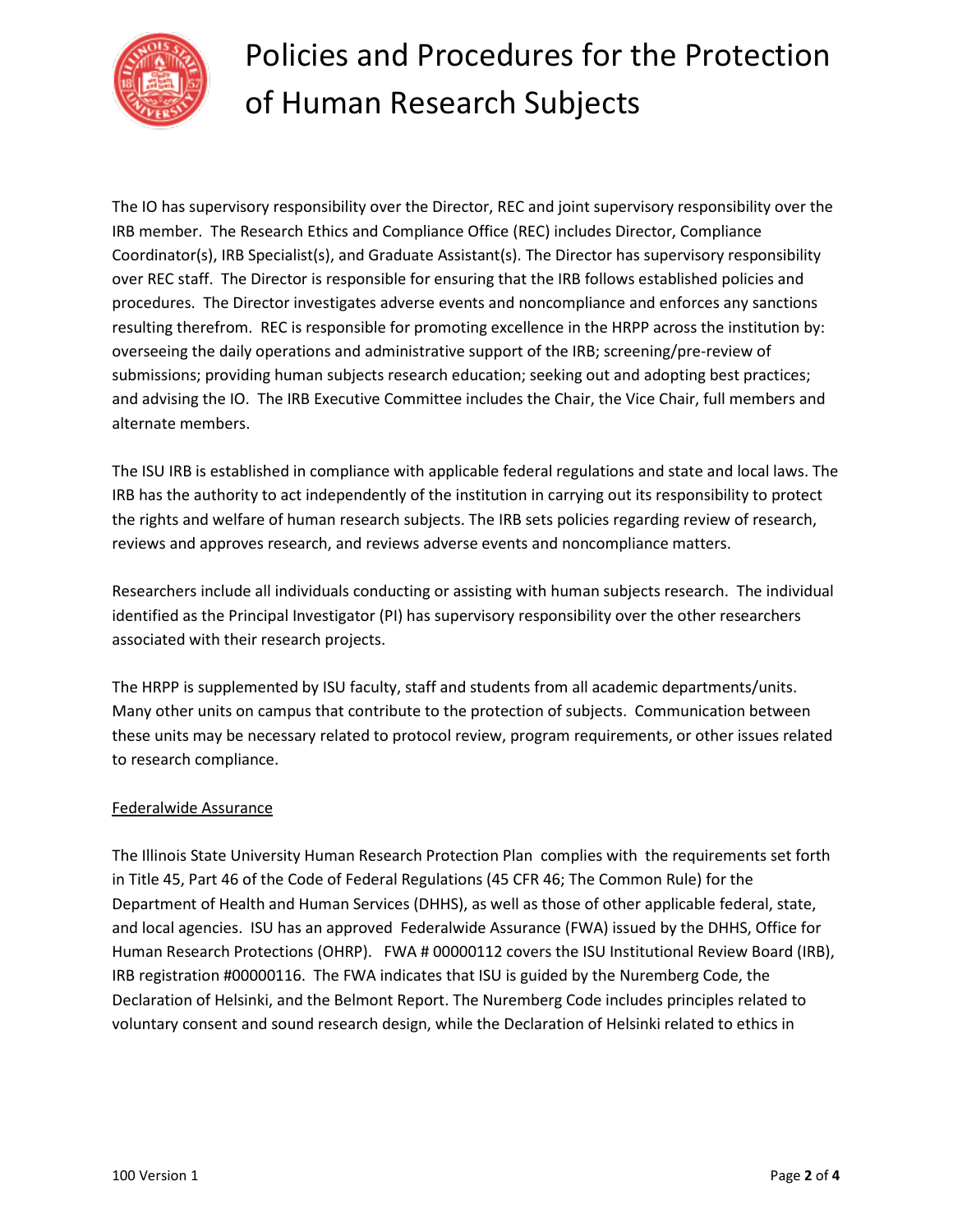

medical research. The Belmont Report principles are applied by Illinois State in all human subjects research. These principles include:

Respect for Persons: Respect for persons incorporates at least two ethical convictions: first, that individuals should be treated as autonomous agents, and second, that persons with diminished autonomy are entitled to protection.

Beneficence: Persons are treated in an ethical manner not only by respecting their decisions and protecting them from harm, but also by making efforts to secure their well-being. Two general rules have been formulated as complementary expressions of beneficent actions in this sense: (1) do no harm, and (2) maximize possible benefits and minimize possible harms.

Justice: An injustice occurs when some benefit to which a person is entitled is denied without good reason or when some burden is imposed unduly. Another way of conceiving the principle of justice is that equals ought to be treated equally. There are several widely accepted formulations of just ways to distribute burdens and benefits. Each formulation mentions some relevant property on the basis of which burdens and benefits should be distributed. These formulations are: (1) to each person an equal share, (2) to each person according to individual need, (3) to each person according to individual effort, (4) to each person according to societal contribution, and (5) to each person according to merit.

The FWA establishes additional responsibilities incorporated into the policies and procedures in this program.

In addition to federal regulations, there are additional state and local laws that may be applicable to human subjects research. Among these are:

### [Illinois Mandated Reporters](http://www.illinois.gov/dcfs/safekids/reporting/Documents/CFS_1050-21_Mandated_Reporter_Manual.pdf)

Any personnel of higher education institutions who suspect child or elder abuse or neglect must report this to the Illinois Department of Children and Family Services (DCFS) or the Illinois Department of Aging, as appropriate. This applies to information obtained in the course of research as well.